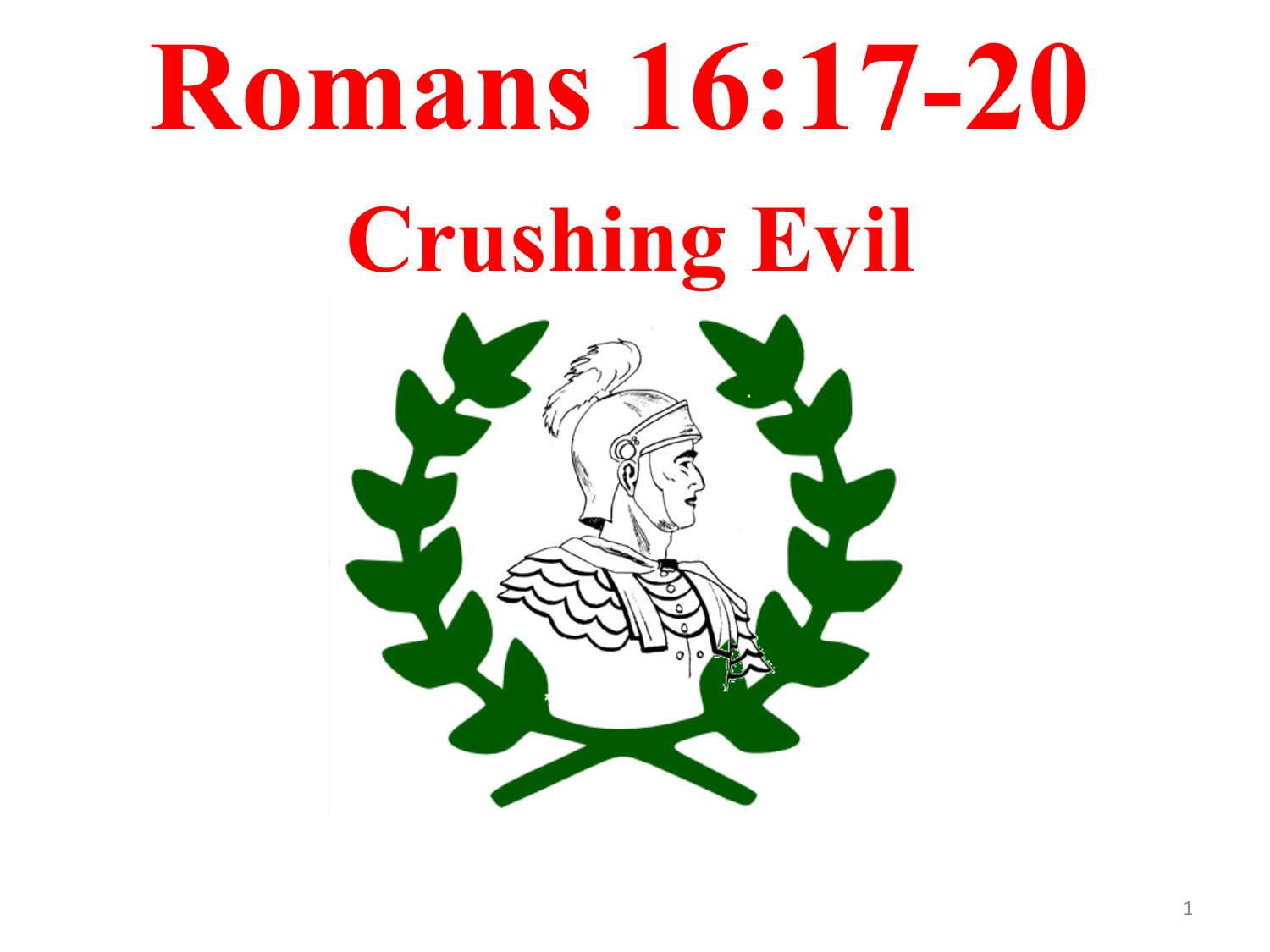**Vs. 17-18** – Dividers have a me-first/anti-Christ agenda (but they usually don't know it). But not knowing is no excuse!

- "*Appetite*"/lust driven
	- **power and control** over others antagonism / criticism toward existing leadership – **money**
	-
	- **sex**
	- **material things/status/prestige**

## **CHARACTERISTICS**



- **~Nice/charming** Friendliest people you'll ever meet **~Generous** – (would give you the shirt off their backs but it comes with the steep price of subtly obligating you to their cause/their "beef"/their agenda)
- ~"Godly" (seemingly biblical)<br>~Persuasive but subtle (they will be very tricky making *some of* what is wrong seem right and *some of* what is right seem wrong)
- **~Inability to self-judge**  not able to question their own motives or actions, or objectively evaluate the results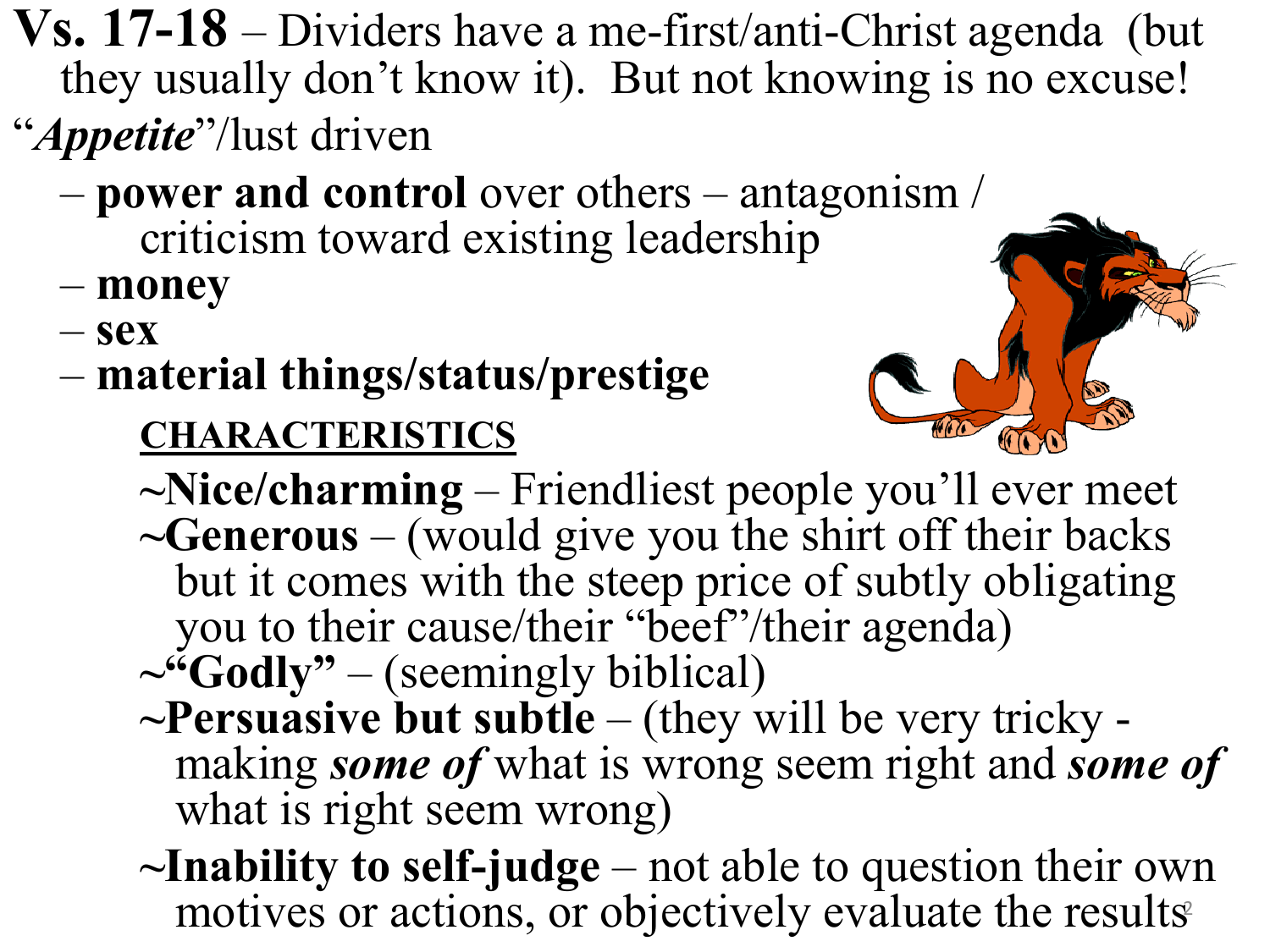k *Be vigilant!* **[1 Pet. 5:8]**

- You do not want to be taken in and destroyed! And equally - you do not want *others* to be deceived, drawn in, and destroyed (by whatever it is) either!
- Be vigilant about peace. When someone comes to you with their issue/complaint, let them know IMMEDIATELY if their complaint does not rise to the level of a fellowship-breaking issue. It almost always falls into the category of NOT! Usually, people are over reacting. Also, **NEVER** make a judgment based upon one side of the story! Tell the complainer/accuser that if they persist in telling you about someone, you will have to go to that person for their side of the story!
	- Be ADULT! Be the wise one! Channel Jesus!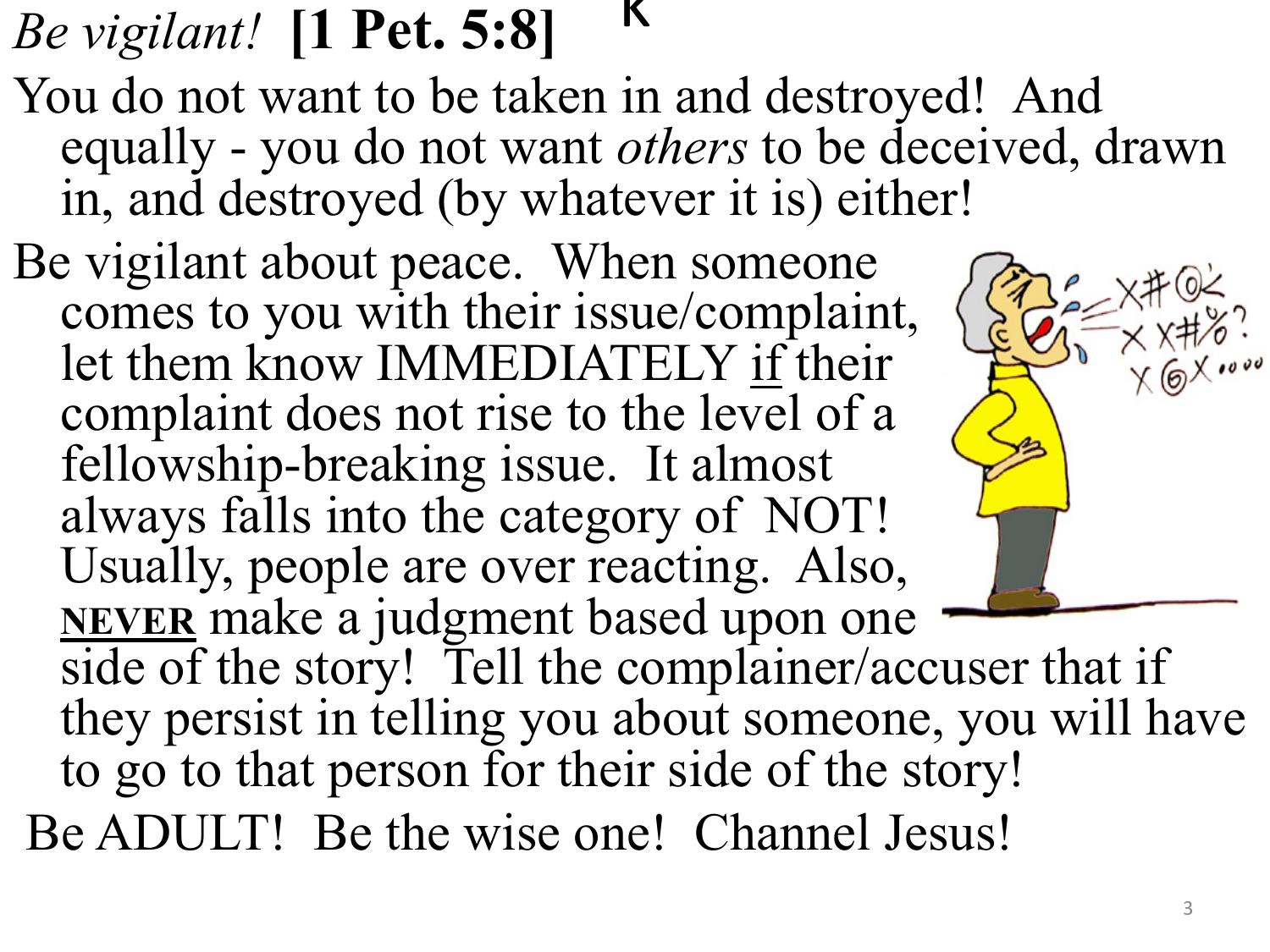## "…*deceive the minds of naïve people*"

- Every Sunday I am intent on making you less naïve. My desire is to equip you to be able to distinguish between truth and error! I want to provide you with the tools to become un- deceive-able! The only way to do that is to teach biblical truth through which we can judge (and reject) other *erroneous* truth-claims. in time You should be able teach others
- Among the general populace there is a disproportionate naivety with Christians. Christians have proven to be easy prey! The vast numbers of congregants in off-beat TV preacher's churches proves this!

**Kenneth Copeland** comes to mind – crazy-eyes and the speech of a Bible-twisting megalo-maniac! He owns his own personal jet and a collection of airplanes,



multi-million dollar homes, luxury cars, tailor made suits that each cost thousands! Everything about him SCREAMs fraud, yet naïve "Christians" send him their retirement funds in the belief (taught by K.C.) that they will be reimbursed by Jesus  $10x$  over – like its some kind of get rich quick scheme! **Peter Popov**, faith healer from the 80s, who was discredited irrefutably as a fraud – (He's back). **Oral Roberts**, a demented TV preacher who saw that 900' Jesus ordering him, upon pain of death, to build a \$20 million hospital on the "Oral Roberts University" campus. The hospital then proceeded to fail dismally. It had top doctors and surgeons, but needed *patients* and did not have nearly enough of them to fill such a gargantuan facility! **Jimmy Swaggert** – the guy who railed against prostitution and pornography from the pulpit, but who was arrested with a prostitute in his car with the back seat strewn with pornography. BTW – he's back too. This summer, while on vacation, I was channel surfing looking for a church service on TV and ran into 3 different church services that had a much older Jimmy Swaggert either in the pulpit, singing on stage, or at least sitting on stage with a family member in the pulpit! Then there is the discredited **Benny Hinn** ,and crazy-man **Robert Tilton,.. among dozens of others**!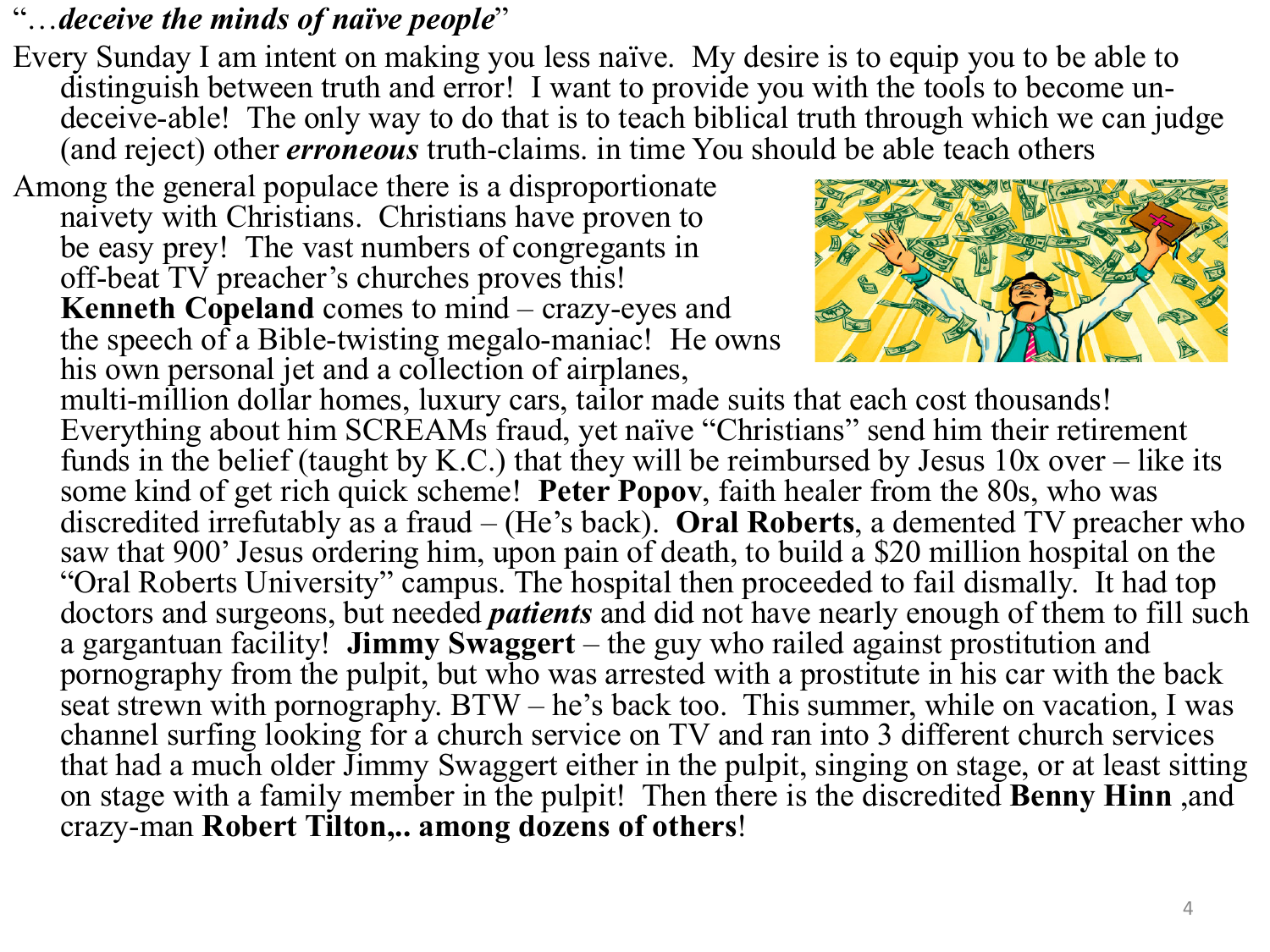Someone sends them money! There has to be 100s of thousands, even *millions* of people sending \$\$ to make these guys so rich! AMAZING naivety on a vast scale, on public display! How can this happen - involving MILLIONs of people? It happens because most Christians have little knowledge of the scriptures, or a completely imbalanced one, and so become, in my opinion, imbalanced mentally. Lacking discretion, they regularly send in their money to these frauds – like milk cows give milk like clockwork!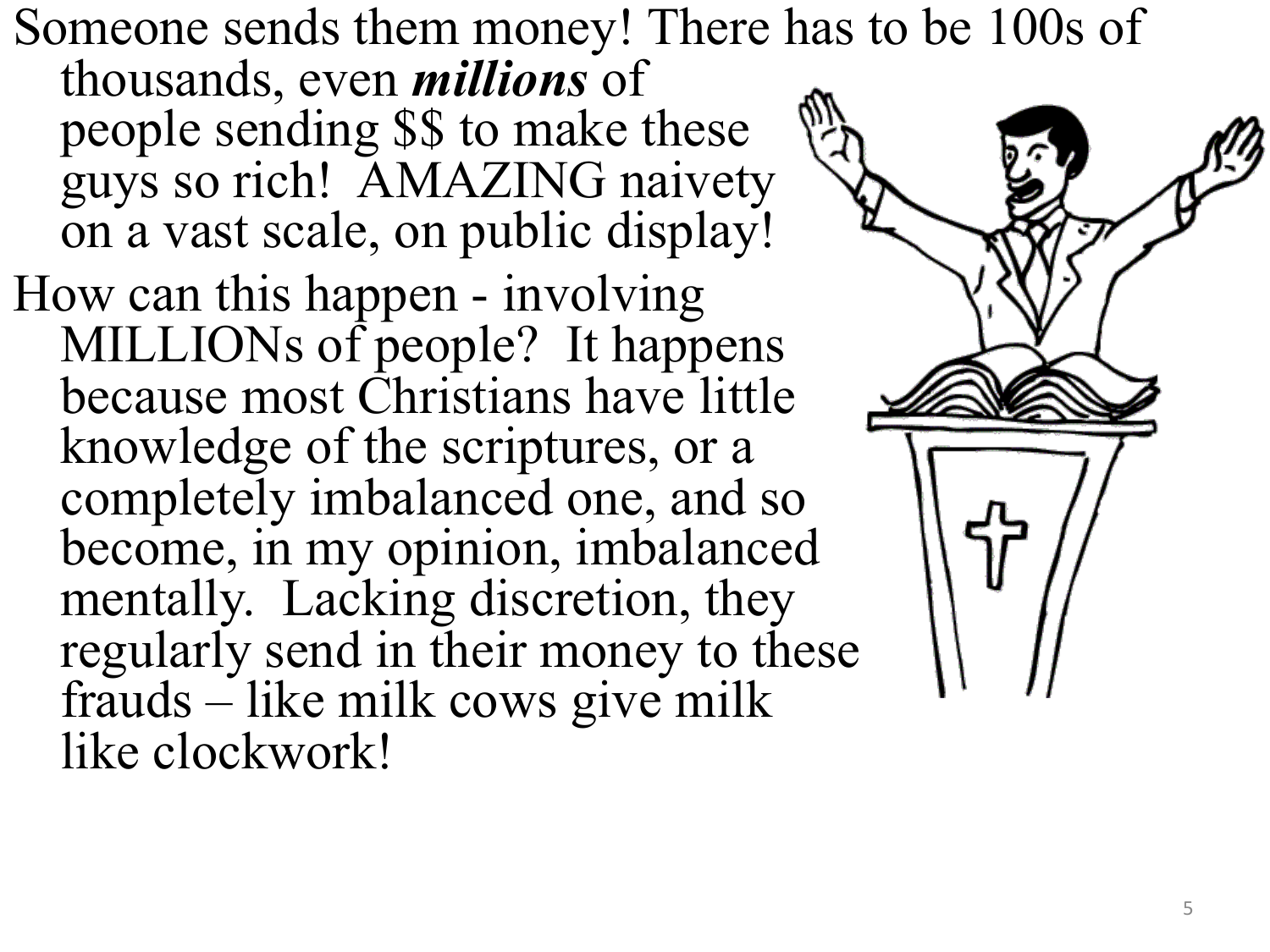You know what I am most grateful for at Thanksgiving? First and foremost I'm so very grateful for my salvation through Jesus! 2ndly, I am supremely grateful for the scriptures! In it is contained the wisdom of God. Being well-versed and having a balanced knowledge from our own personal readings and study keeps us from the *foolishness of following fools*! I hate being made to be the fool, and I take it very personally when someone in our congregation is naïve and foolish enough to fall prey to the railings and false claims of so-called faithhealers, of false teachers and false doctrines, and of offbeat "Christian" culture!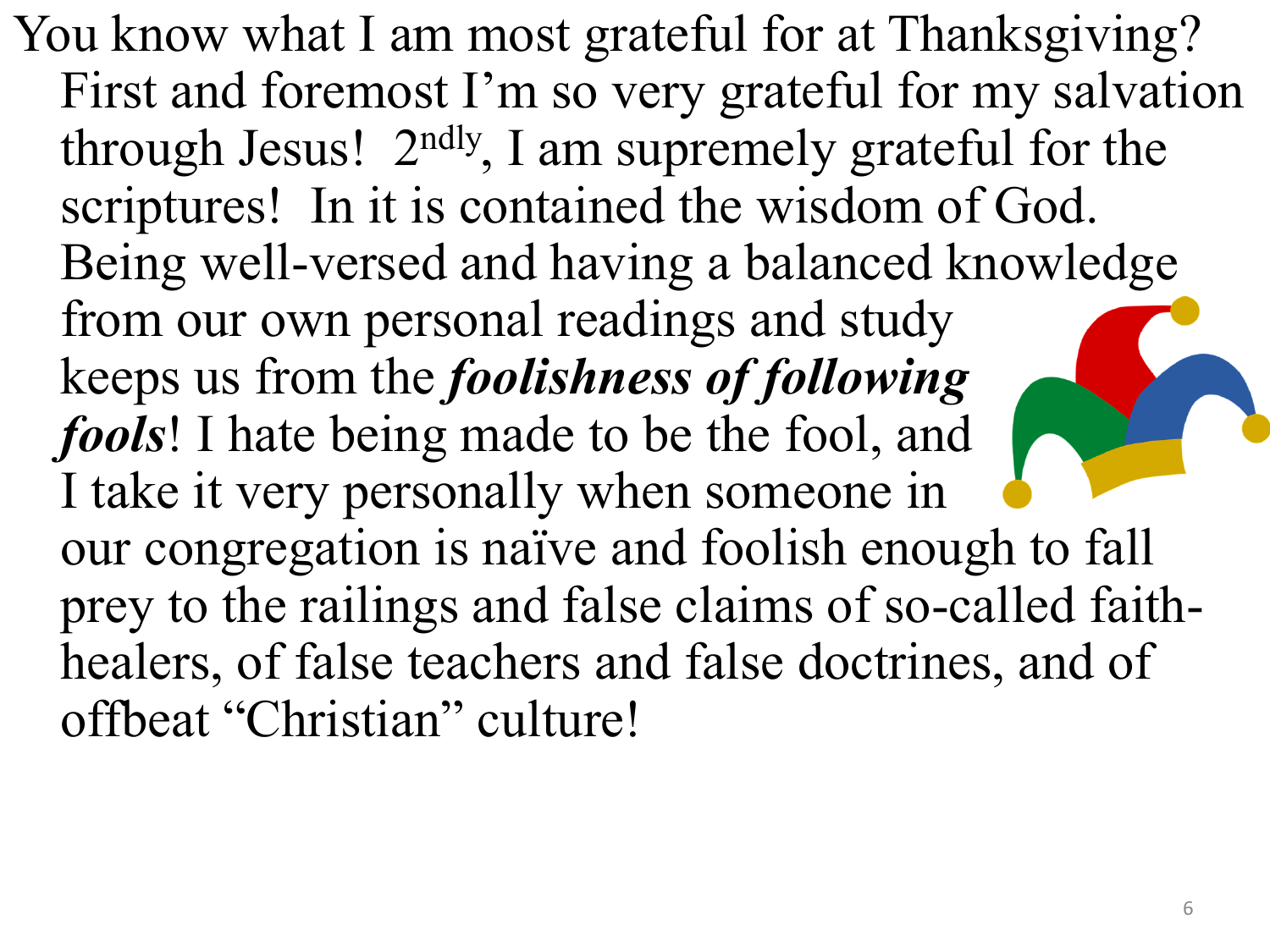Now something a lot more positive.

- **Vs 19-**"*Everyone has heard about your obedience,..*"
- **[15:14]**  *"You yourselves are full of goodness, complete in knowledge, and competent to instruct one another"*

- Paul thought highly of the church in Rome. They were holding it together under pressure from destructive internal forces. There were enough mature believers, both Jew and gentile, that refused to budge from the truth.



They held fast to the bedrock truth that salvation comes through Christ alone and not an unholy hybrid of faith in Christ and Mosaic Law. He also admired that they held their ground with the dignity, grace, and the love of true Christ followers!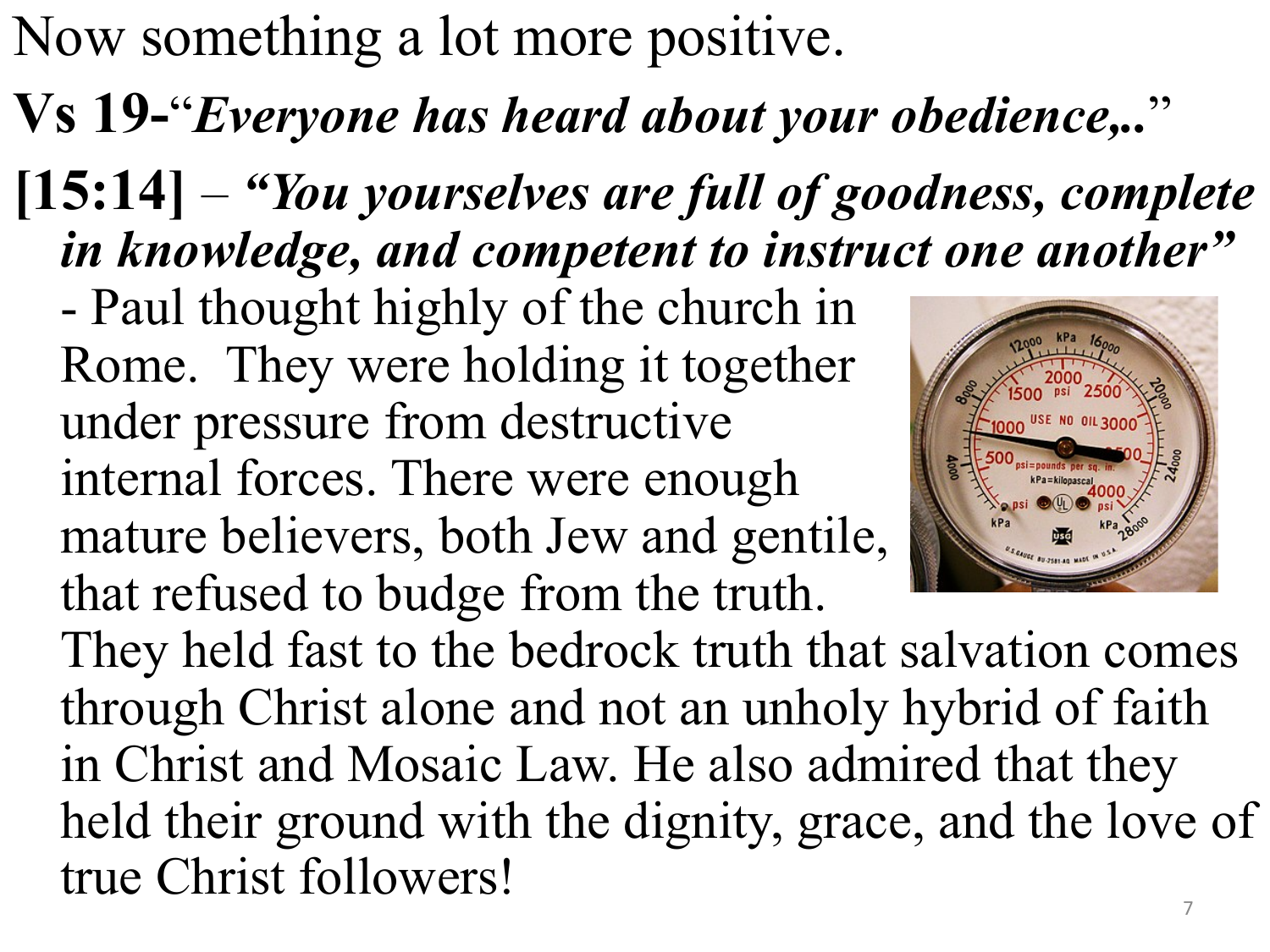I'm thankful to God for the gospel and for the people that

team up with me to teach and lovingly defend it with dignity, honor, and grace!

**~Eph. 1:15, 16 – "***Why, I also, after I heard of your faith in the Lord Jesus and love for all the saints…I have not stopped giving thanks for you***"**



- **~Col. 1:3,4 – "***We always thank God,..when we pray for you because we have heard of your faith in the Lord Jesus Christ, and of the love you have for all the saints…***"**
- **~1 Thess. 1:2,3 – "***We always thank God for all of you,.. We continually remember before our God and Father you work produced by faint, you labor prompted by love, and your endurance inspired by hope in our Lord Jesus…***"**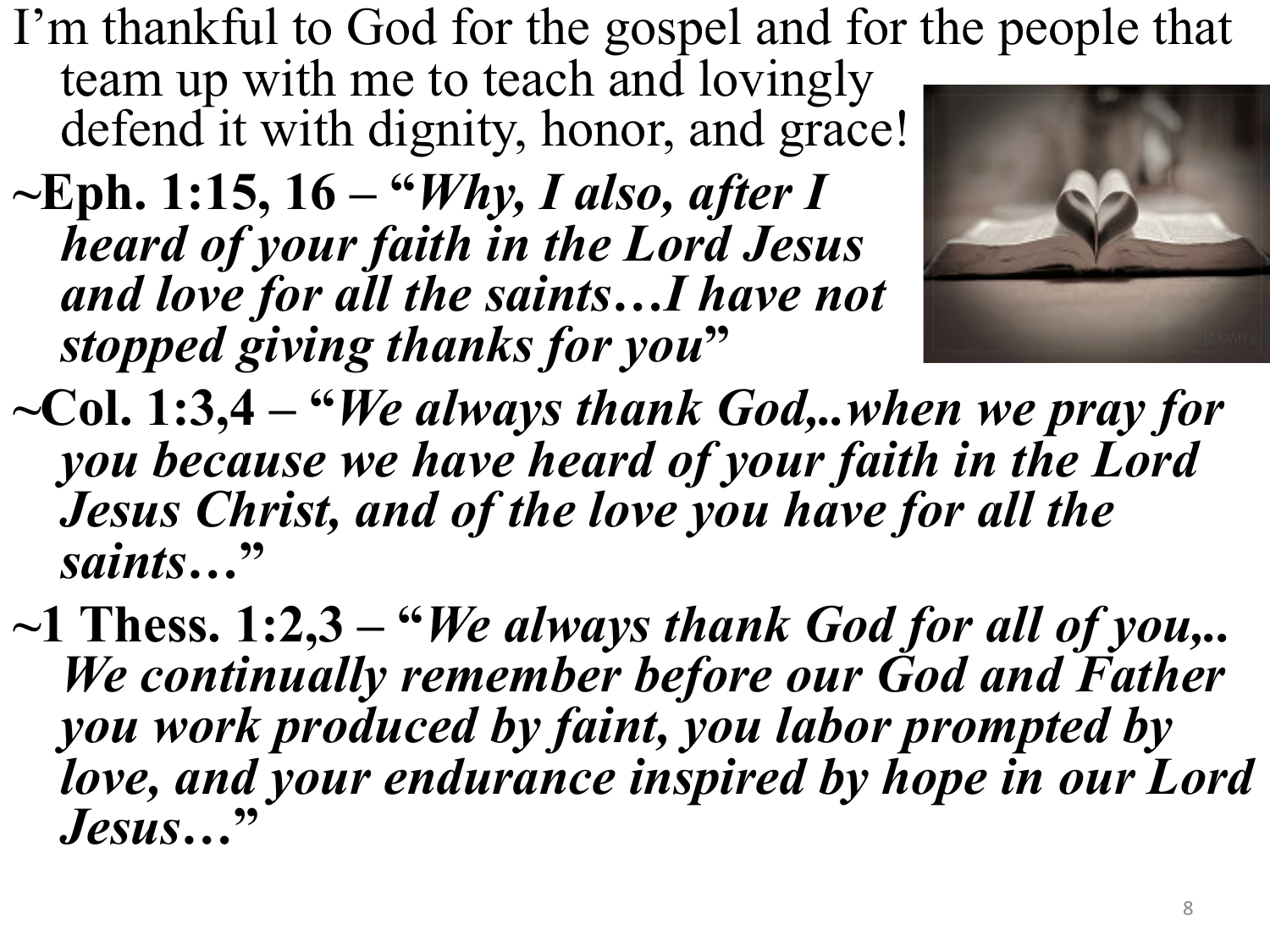**~1 Thess. 3:9 – "***How can we thank God enough for you in* 



*return for all the joy we have in the presence of our God because of you.***"**

**~2 Thess. 1:3 – "***We ought always to thank God for you,.. and rightly so, because your* 

*faith is growing more and more and the love every one of you has for each other is increasin***g"**

- **~2 Tim. 1:3 – "***I thank God, whom I serve,.. with a clear conscience… as I constantly remember you (Timothy) in my prayers***."**
- **~Philemon 1:4,5 – "***I always thank my God as I remember you in my prayers, because I hear about your faith in the Lord Jesus and your love for all the saints. I pray that you may be active in sharing your faith, so that you will have a full understanding of every good thing we have in Christ. Your love has given me great joy and encouragement, because you, brother, have refreshed the hearts of the saints*" 9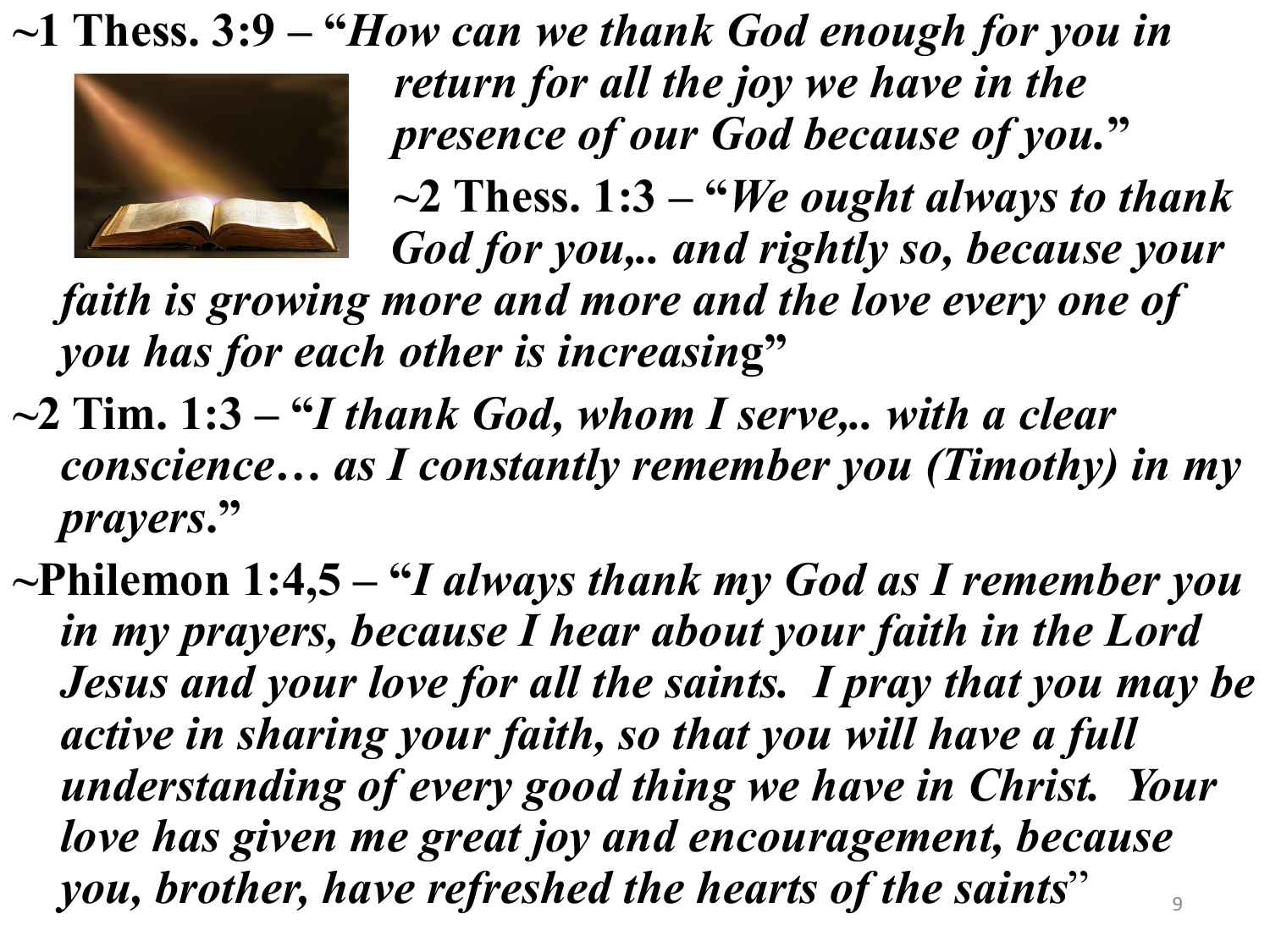We thank God for His beautiful earth and all its amazing life-sustaining qualities. But do we thank Him for each other? I think it is interesting that our Thanksgiving hymns have a lot to say about gratitude for the harvest, for Jesus and His salvation

- but not so much<br>heliever/followers **about fellow** believer/followers.<br>
thankful to God for<br>
Love the "saints" his thankful to God for Love the "saints", his fellow followers! You never hear Paul



refer to the fields and the flowers, etc… What he is obviously most thankful for is the love that was on display between people in the church. It meant that the heart of God was beating strongly in the "body" of Christ and there is nothing more awe-inspiring than that!  $\frac{1}{10}$